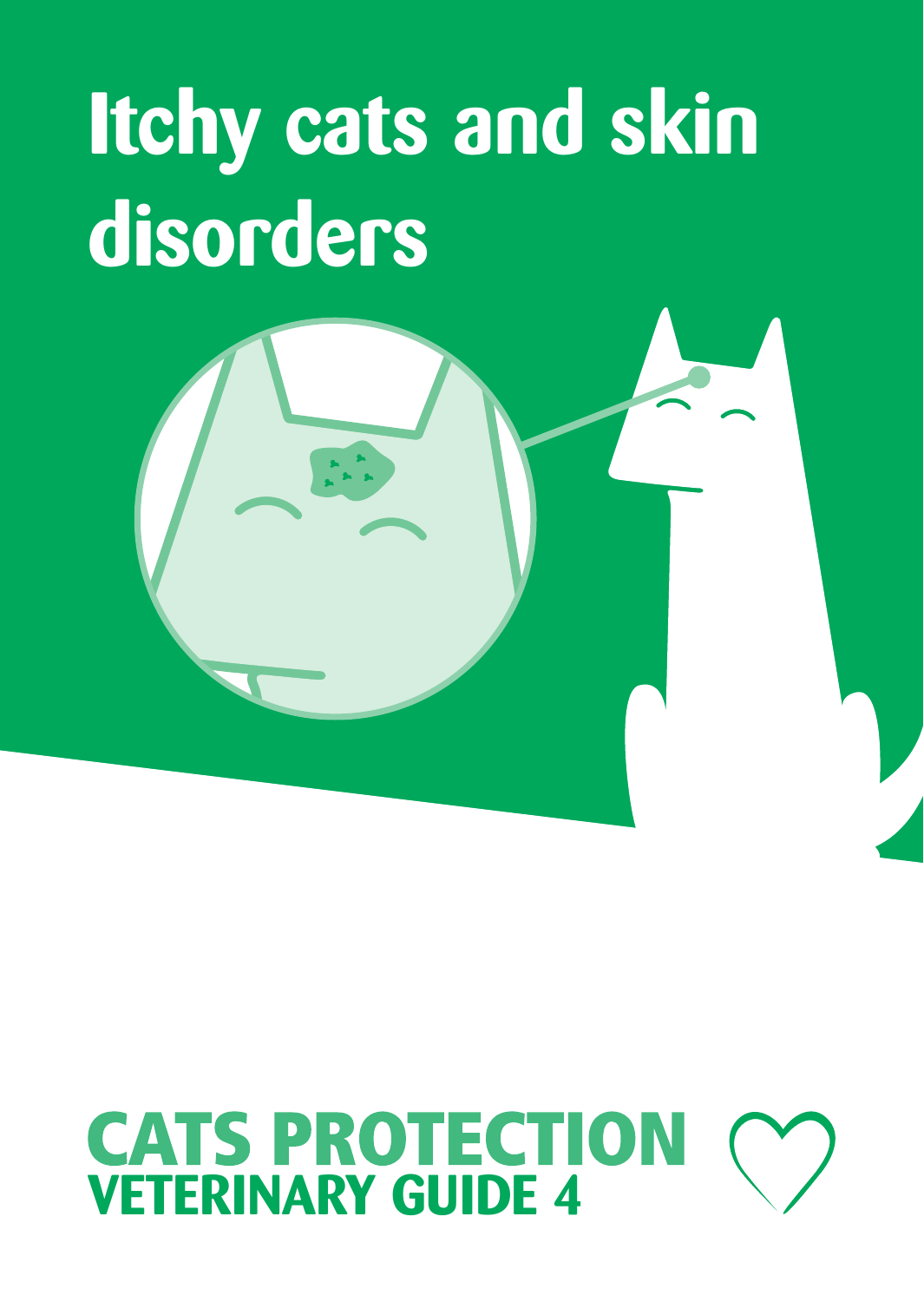One of the largest organs in the body, the cat's skin has a number of functions. It provides a protective barrier, helping to maintain body temperature and produces a range of substances, including glandular secretions, hair and claws. Like many mammals, cats are susceptible to a range of skin disorders, which may affect areas with specialised skin, such as the outer ear canal, the pads and the claws, as well as the skin covering the rest of the body. Skin disorders are a common source of discomfort to cats and a concern to owners. This guide outlines some of the more common skin problems in cats.

### **Causes of skin disease**

There can be many causes of feline skin disease and sometimes cats may be affected by more than one of these problems.

#### **Infectious causes:**

- **•** parasites such as fleas, ear mites or harvest mites. Flea infestations and allergy to flea bites are a very common cause of skin disease in cats. For further information, see *Veterinary Guide: Fleas and other parasites*.
- **•** fungal infections ringworm is the most common fungal cause of skin disease in cats – and is discussed in more detail later in the guide – but some yeasts can also cause skin disease
- **•** bacteria can be a primary cause of skin disease. However, bacteria are also frequently present as secondary invaders in skin disease, causing infection when the skin is damaged for other reasons
- **•** viruses some viral infections can cause skin disease, such as feline cowpox virus, which is transmitted to cats through contact with infected rodents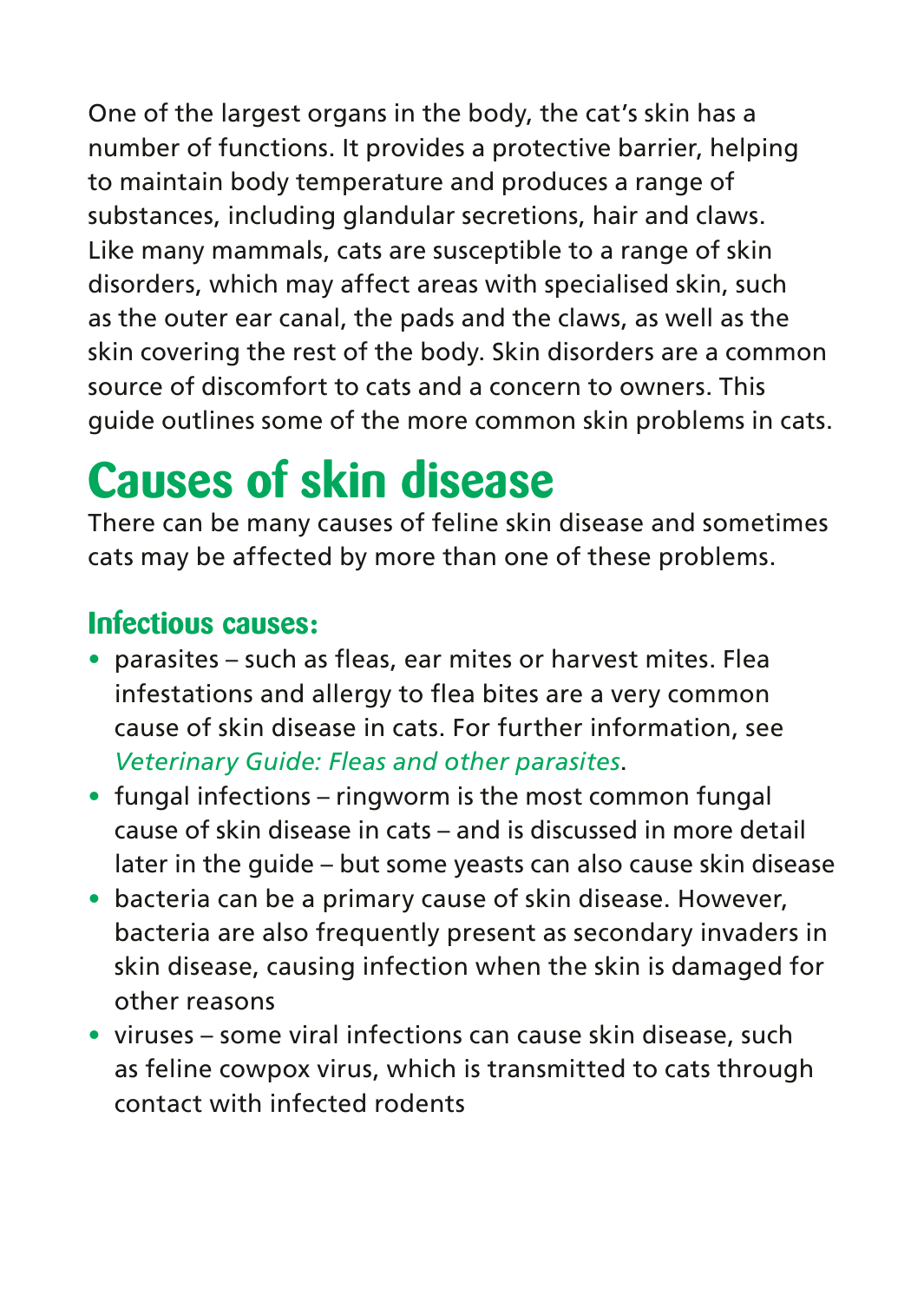#### **Non-infectious causes:**

- **•** defects in the formation of normal skin can result in conditions such as feline acne or seborrhoea
- **•** disorders of the immune system, including:
	- allergies a flea allergy is a very common cause of skin disease in cats. Cats can also become allergic or intolerant of substances in their diet, including foods they have previously eaten without problem
	- Hypereosinophilic syndrome, also known as feline eosinophilic granuloma complex. This occurs when excessive numbers of a type of white blood cell, called eosinophils, are activated – which can lead to itchiness, skin damage and self-inflicted trauma, as well as ulcers on the lips
- **•** sun damage just like people, too much sun can be a problem to feline skin, particularly for white cats which have very sensitive skin. White ears, noses and eyelids are particularly susceptible to sun damage
- **•** cancers a variety of growths and tumours are seen in cats, some of which are more serious than others. Some examples include:
	- squamous cell carcinoma more common in cats which have suffered sun damage
	- injection-site sarcomas associated with inflammation and scarring at the site of a previous injection, just under the skin
- **•** chemicals contact dermatitis may be seen when chemicals a cat is sensitive to come into contact with the skin
- **•** drug reactions cats can occasionally react adversely to medications leading to skin damage
- **•** other feline disorders may cause skin signs:
	- obesity, arthritis or dental disease can make it difficult for the cat to groom itself properly. This leads to poor coat condition, hair matting and scurf or dandruff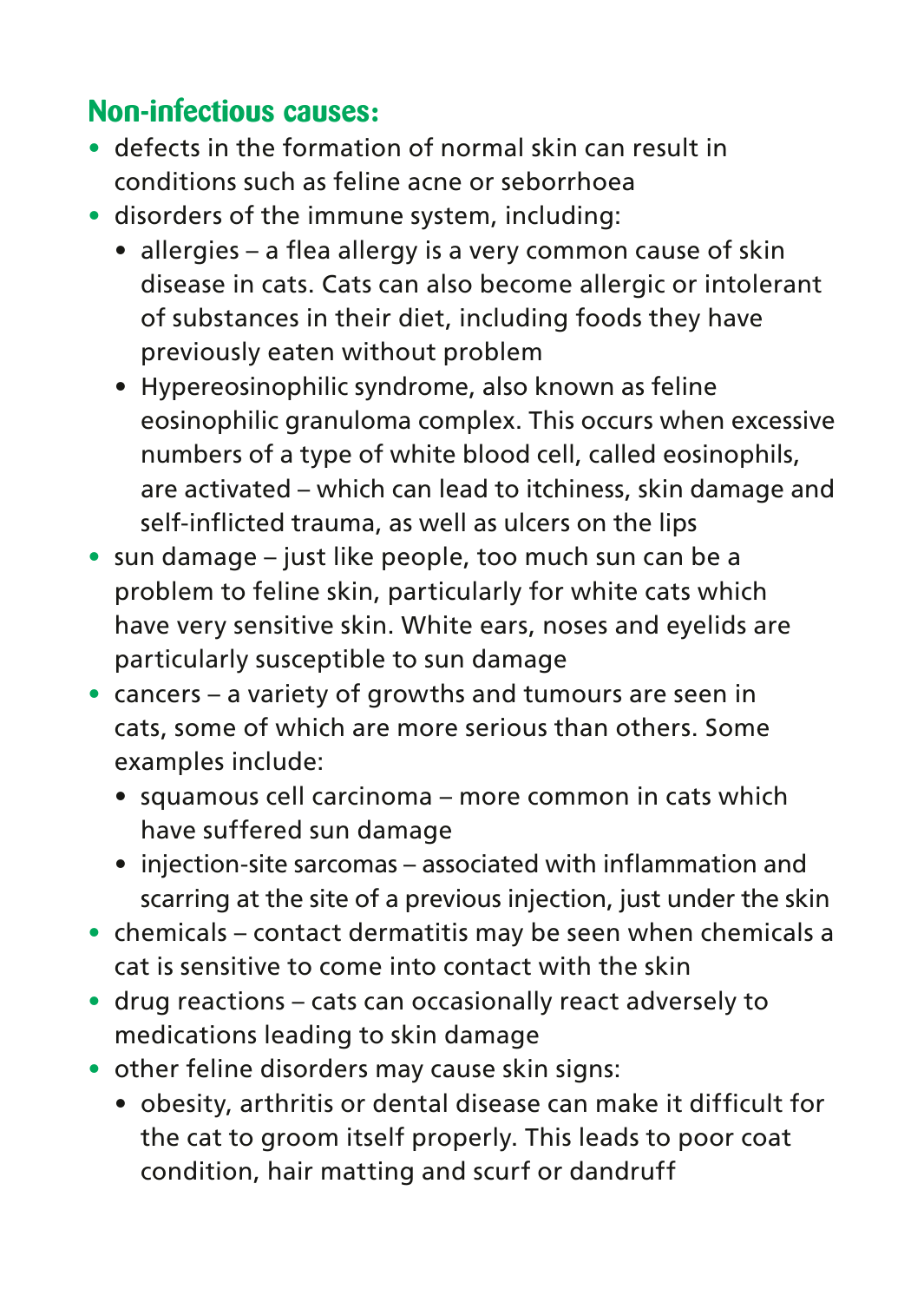- stress may cause cats to trigger a problem through overgrooming. However, stress is rarely a single cause of skin disease but frequently aggravates other skin problems
- other medical conditions such as hyperthyroidism, diabetes mellitus, liver disease or infection with FIV or FeLV can also lead to skin signs
- pain elsewhere in the body for example, cats with feline lower urinary tract disease frequently over-groom the skin on their abdomen, leading to baldness of their tummies. Cats with disorders of their anal glands may lick or chew around their tails.
- **•** trauma
	- cat bites, fight wounds and involvement in road accidents can all cause skin damage
	- poorly fitting collars can also cause nasty skin wounds if a cat's front leg becomes trapped inside the collar. This is one of the reasons why Cats Protection recommends microchipping as the best way for identification of your pet – if you do choose to fit collars, ensure they fit well and have a quick-release mechanism
	- foreign bodies can also cause skin damage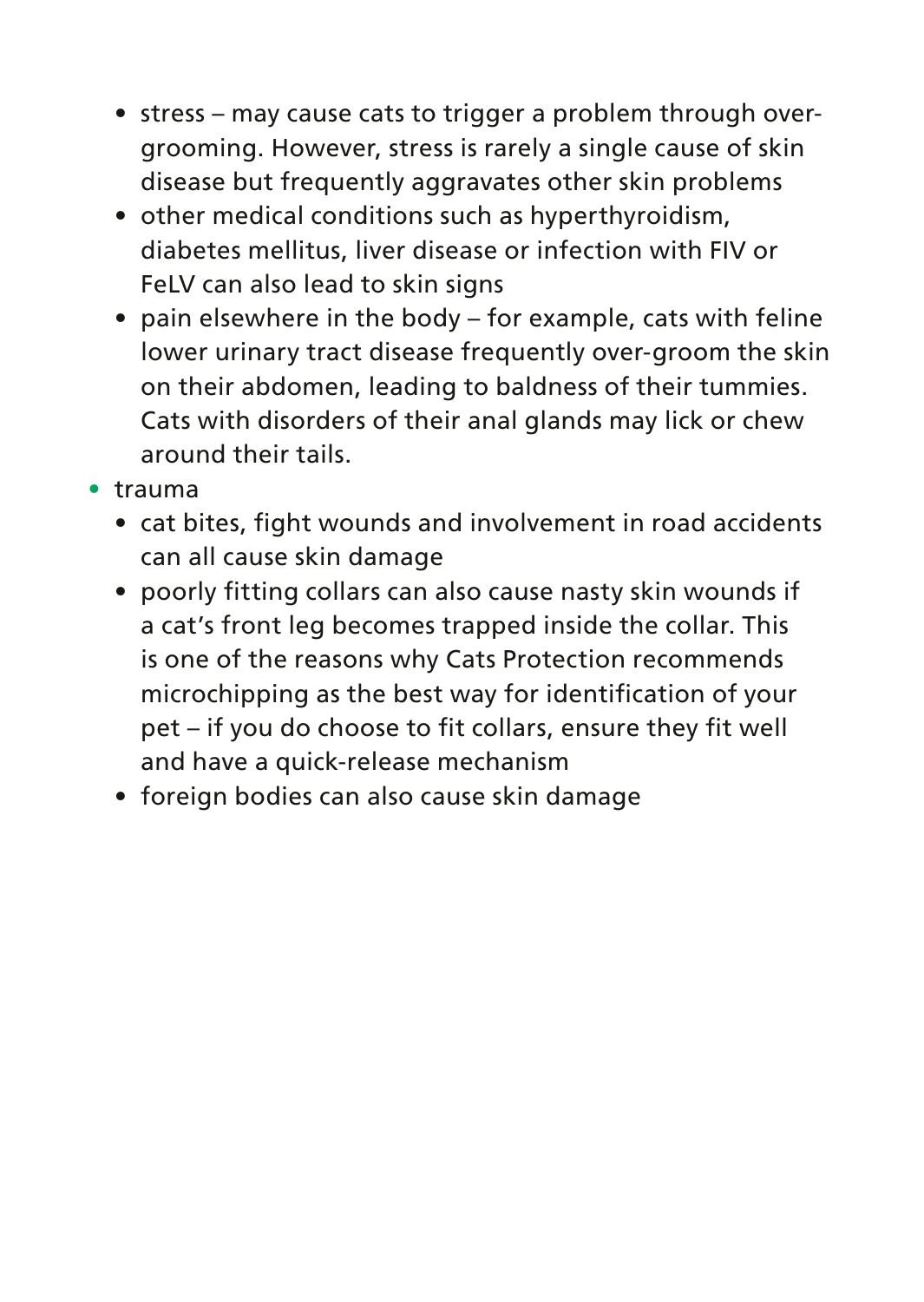## **Signs of skin disease**

A variety of signs may be seen, dependent on the condition and cause. Unfortunately, the pattern of signs seen may not be specific to any particular disorder. A cat may show one or more of the following signs which may be in one focal place – such as the ears, face, the back or tail base – or more generalised over the body, and signs may be symmetrical or asymmetrical. Signs include:

- **•** skin wounds which may also be moist, oozing or discharging
- **•** irritation of the ears leading to shaking of the head or scratching at the ears
- **•** itchiness which leads to scratching and biting
- **•** redness of the skin
- **•** spots or scabs
- **•** crusting and dandruff
- **•** ulcers
- **•** lumps
- **•** baldness
- **•** colour changes
- **•** matting of the hair
- **•** excessive grooming activity
- **•** possible vomiting of hair balls or constipation due to over-grooming
- **•** disorders affecting the feet such as the claws, nail beds or pads – which may lead to limping

Many skin disorders can cause cats to feel itchy, but they can be very secretive about this – often only scratching and biting themselves when their owners are absent. Because they have such rough tongues, cats can actually break and damage their hairs when grooming themselves excessively,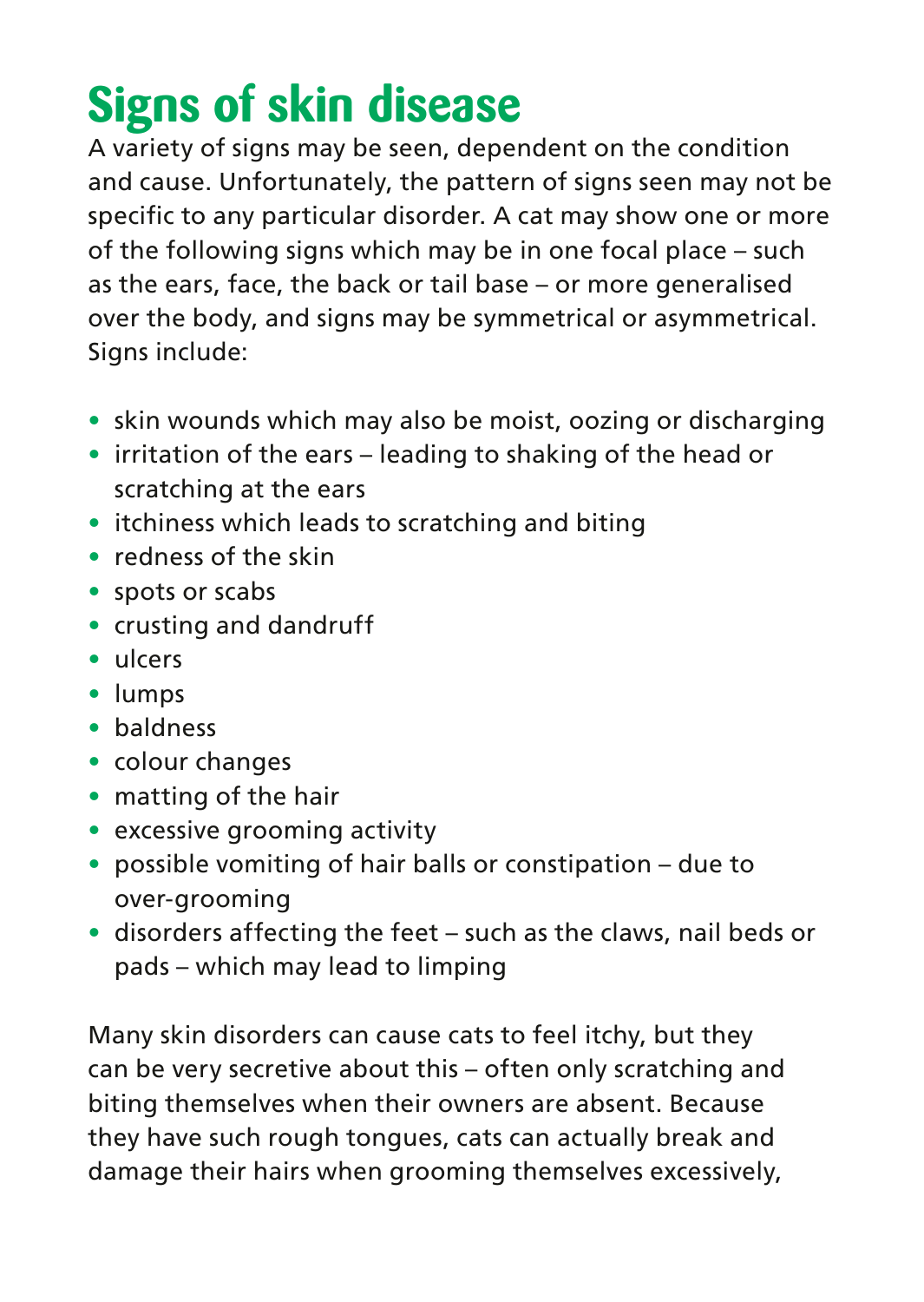as well as traumatising the skin. Often your vet needs to examine hair under a microscope to tell whether your cat is traumatising itself.

### **Diagnosis of skin diseases**

Your vet will need to piece together a number of clues when considering the cause of your cat's skin problems. Knowledge of the history – including any changes to your cat's lifestyle and the signs you have seen – is helpful. Your vet will examine the cat and assess the pattern of these signs developing. This can help the vet to select appropriate tests to further help pinpoint the possible causes. Often the signs seen are not specific to a disease. For example 'miliary dermatitis' refers to multiple small, scabby lesions over the body but has no single cause – it may be triggered by a variety of factors, including fleas or other parasites, bacterial infection, feline cowpox virus, ringworm or an allergy.

Further diagnostic tests may include:

- **•** looking at coat and hair brushings
- **•** examination of samples under the microscope
- **•** culture of samples for fungi and bacteria
- **•** analysis of scabs and/or skin biopsies
- **•** allergy tests by blood testing or performing direct skin allergy tests

Your vet may assess your cat's response to certain treatments. In some cases they may only be able to make a diagnosis by testing for – and excluding – various other diseases which cause the same symptoms.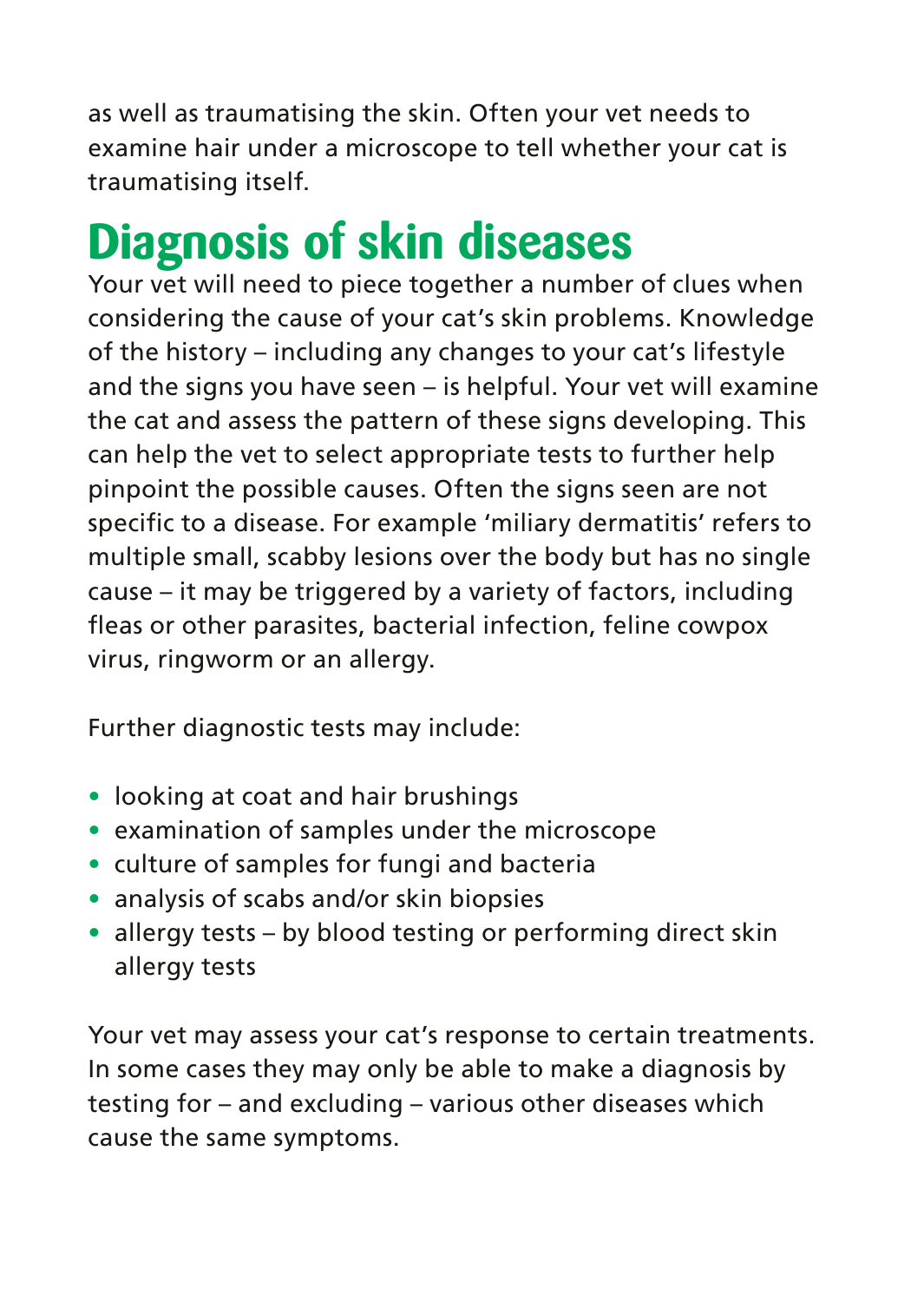- **•** the response to suitable parasite treatment and other medications may be assessed
- **•** your vet may recommend an exclusion diet trial where the cat is only given specific foods, as advised by the vet, to find out if there is a food allergy causing problems. Each diet often needs to be fed for at least eight weeks to see if there is an improvement – so it is important to ensure the diet is balanced. Sometimes successive exclusion diet trials are needed and if the issue is resolved, the original diet will often be resumed to see if the problem flares up again – identifying the trigger
- **•** other tests, such as blood tests, may be needed to assess the cat's overall health. Different diseases can lead to skin problems, such as hyperthyroidism or diabetes mellitus
- **•** in some cases, your vet may recommend referral to specialist veterinary dermatologists

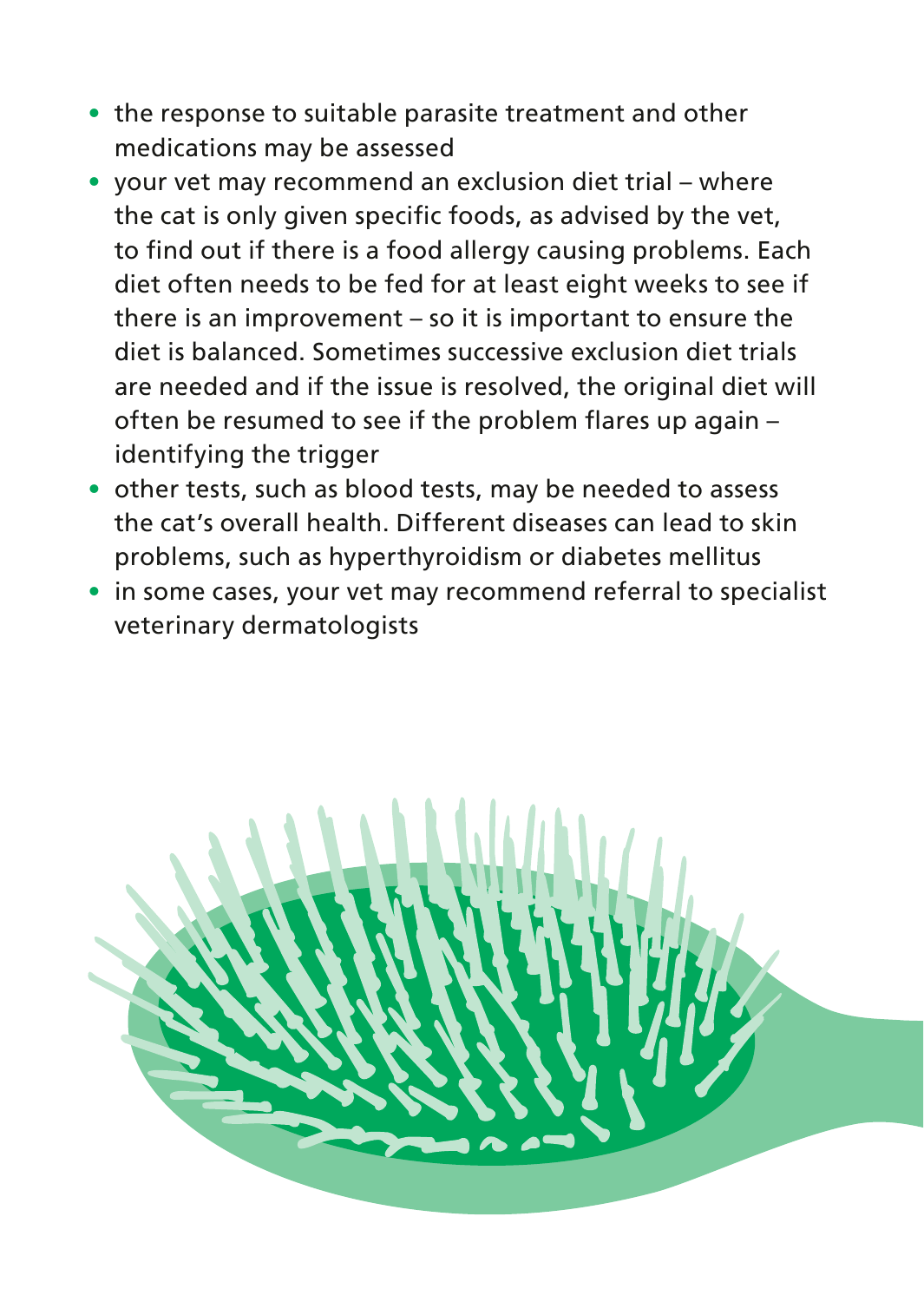### **Treatment of skin disease**

The treatment needed depends on the cause identified. Your cat may need a combination of treatments to manage the underlying cause together with symptomatic treatment to relieve any itchiness, discomfort or secondary infections. Some skin conditions cannot be cured, but may be controlled through lifelong treatment. Your vet may recommend one or more of the following treatments:

- **•** parasite control
- **•** anti-inflammatory medications
- **•** anti-histamine medications
- **•** omega 3 fatty acid dietary supplements
- **•** topical treatments, such as washes, creams, ear cleaner and/ or drops
- **•** antibiotic treatment
- **•** antifungal treatment
- **•** exclusion diets
- **•** clipping of the hair
- **•** surgery may be required for some disorders such as severe longstanding ear infections, or to treat some cancers
- **•** treatment of any primary causes such as hyperthyroidism or diabetes mellitus
- **•** Elizabethan or veterinary inflatable/cushion collar to prevent self-trauma while other treatments are given time to work
- **•** stress management is helpful when stress is thought to be a factor in the disease
- **•** multiple treatments may be needed if more than one disorder coexists – which is not uncommon with some of the allergic conditions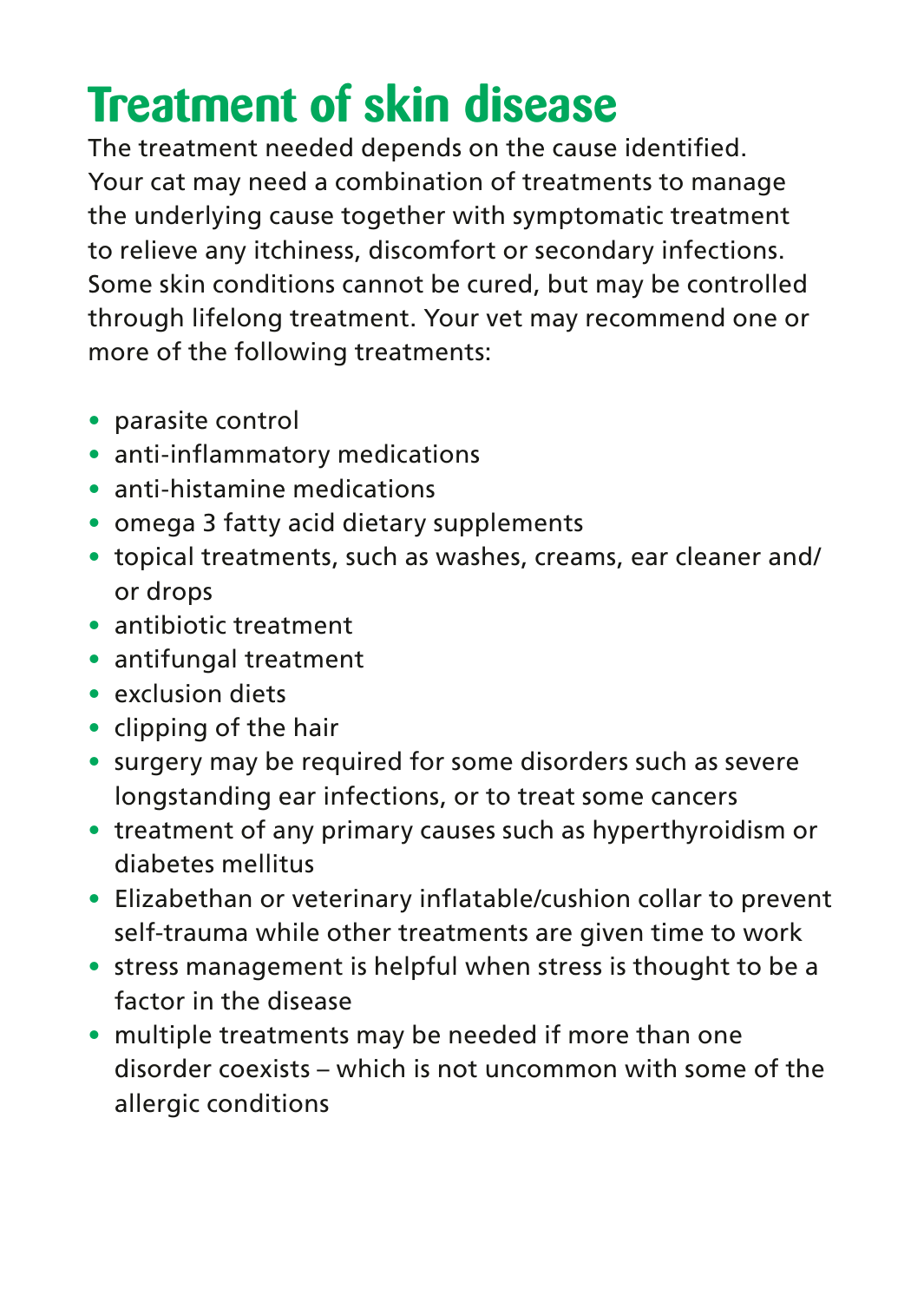### **Prevention of skin disease**

Some skin disorders cannot be prevented but can be managed with appropriate care and treatments. However, the following options may be helpful for some owners:

- **•** maintain good flea control for all pets in your home. Get advice from your vet, as it is much easier to prevent a problem than to deal with an infestation, which can take a few months to get under control. See Cats Protection's *Veterinary Guide: Fleas and other parasites*
- **•** offer a good, balanced diet and worm your cat regularly
- **•** have a cat-friendly home to minimise stress see Cat's Protection's *Essential Guide: Caring for your cat*
- **•** Have your cat neutered this can reduce any involvement in cat fights as well as bringing other health benefits. See Cats Protection's *Essential Guide: Neutering – family planning for felines*
- **•** groom your cat regularly to remove dead hairs and prevent matting
- **•** avoid exposure of cats to allergens when it is known they are hypersensitive to them – eg avoid giving them diets you know they react to
- **•** seek veterinary advice before using washes or creams. Cats don't usually like being bathed and shampoos, creams and ear cleaners or drops can upset the skin's natural oil balance and cause or exacerbate skin disease
- **•** keep white cats and those with white ears, noses and eyelids out of the sun between 11am and 4pm during the summer months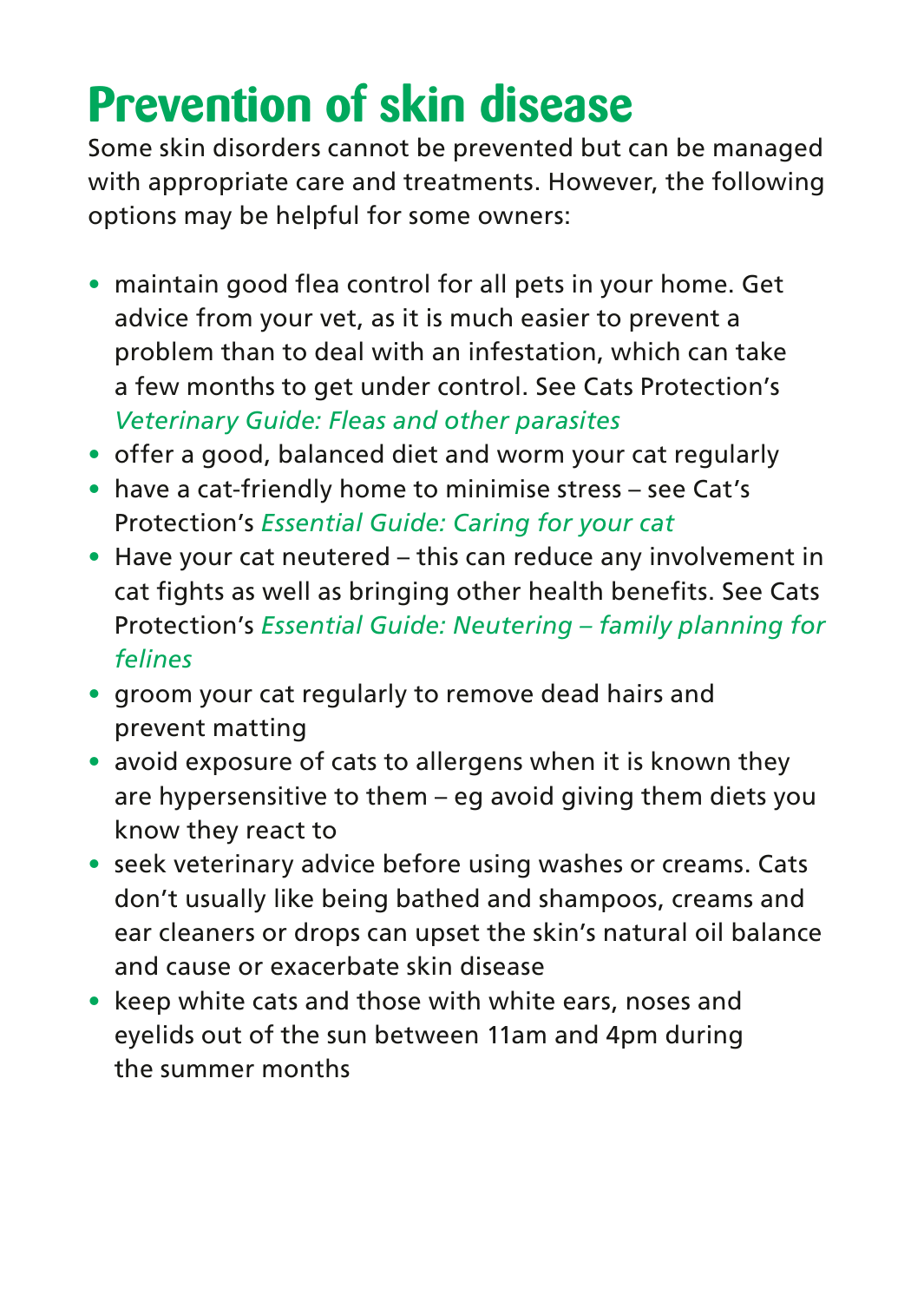## **Ringworm**

Ringworm is the common name given to an infection of the surface of the skin, hair or nails with a type of fungus called a dermatophyte – so it is not caused by a worm. There are different types of dermatophyte and some are more common in cats than others. Ringworm can affect other animals and people too, so care should be taken when handling any suspected cases.

#### **Which cats are most susceptible to ringworm infection?**

Ringworm can affect any cat, but it is most often seen in:

- **•** young or very old cats
- **•** ill, debilitated cats, or those with an impaired immune system
- **•** long-haired cats

#### **How do cats catch ringworm?**

The infective part of the fungus, called a spore, is shed on the hairs of affected animals and people and can survive, blown by the wind, for many months or even years. Cats become infected through exposure to these spores, either through contact with an infected animal or exposure to a contaminated object or environment. Cats with poor immune systems, sores on the skin, or skin parasites such as fleas, are more susceptible to infection.

#### **Do all cats that come into contact with ringworm spores become infected?**

No, some cats seem more resistant to infection, but they can still carry the spores and infect other animals and people.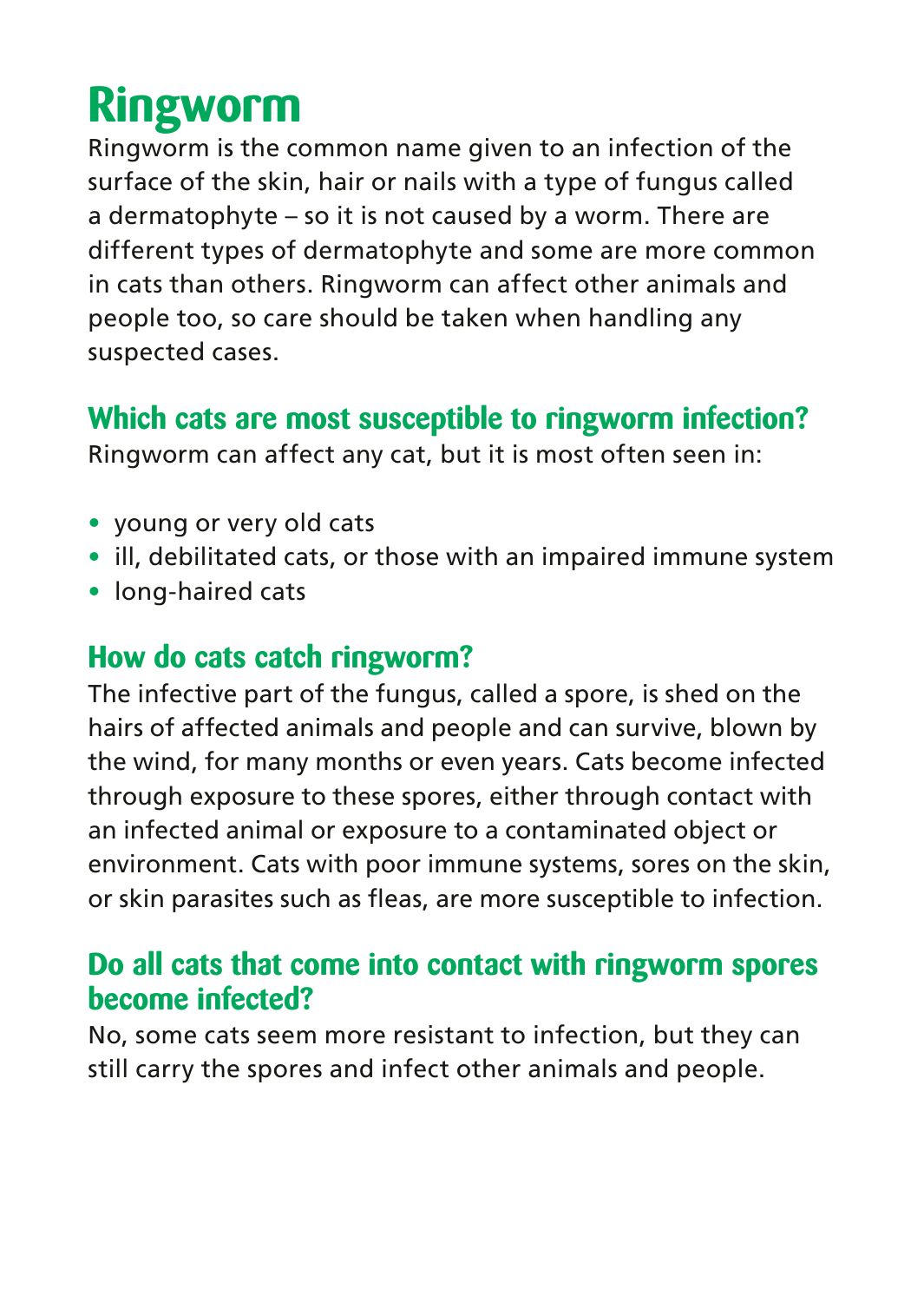#### **What are the signs of ringworm?**

Ringworm is most commonly seen on the face, ears and forelimbs, but will be present throughout the coat. The fungus invades the hair shafts and surface layer of the skin leading to:

- **•** itching
- **•** hair loss
- **•** crusting and scaling

More unusual signs include scabs all over the body or sore, ulcerated areas of skin. Ringworm can sometimes mimic other skin diseases.

In affected people, the skin often shows small thickened red patches or patches of hair loss with scaling which may be itchy. People are more likely to be infected if they are children, very old or immunosuppressed, eg with AIDS or receiving chemotherapy. Consult your doctor if you develop skin lesions.

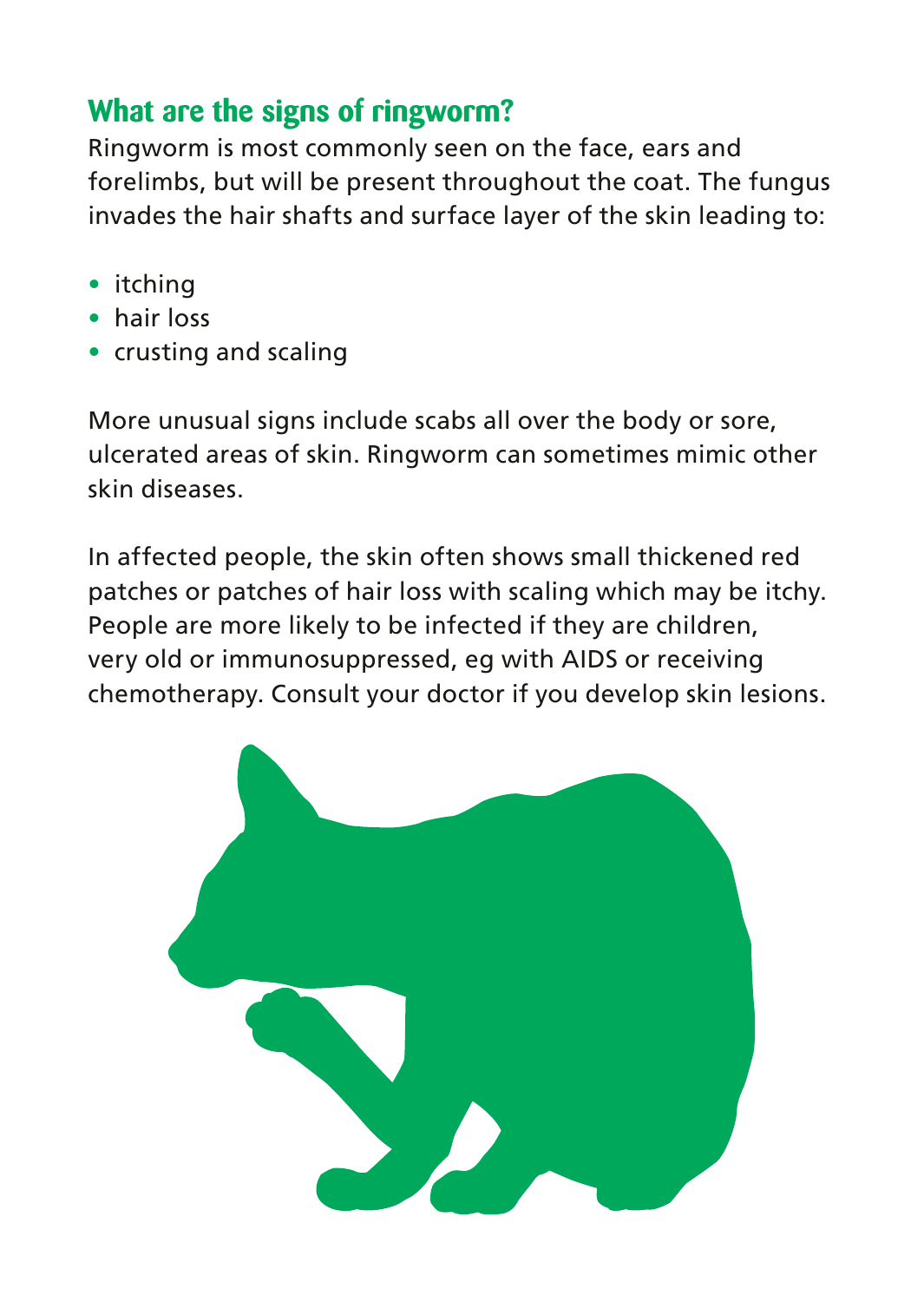#### **How is ringworm in cats diagnosed?**

There are various ways a cat can be tested for ringworm including:

- **•** Woods lamp a special-frequency, ultraviolet light is carefully shone at affected hairs to look for apple-green fluorescence. This does not give a definite result because not all types of ringworm fluoresce and sometimes skin debris or other infection can fluoresce.
- **•** microscope examination of hairs sometimes fungal spores can be seen attached to the hairs
- **•** culture brushings of the coat or crusts are cultured in a lab and if present, ringworm will grow – this may take up to 14 days
- **•** skin biopsy occasionally a section of skin is needed for diagnosis when ringworm is suspected as a problem secondary to another disease

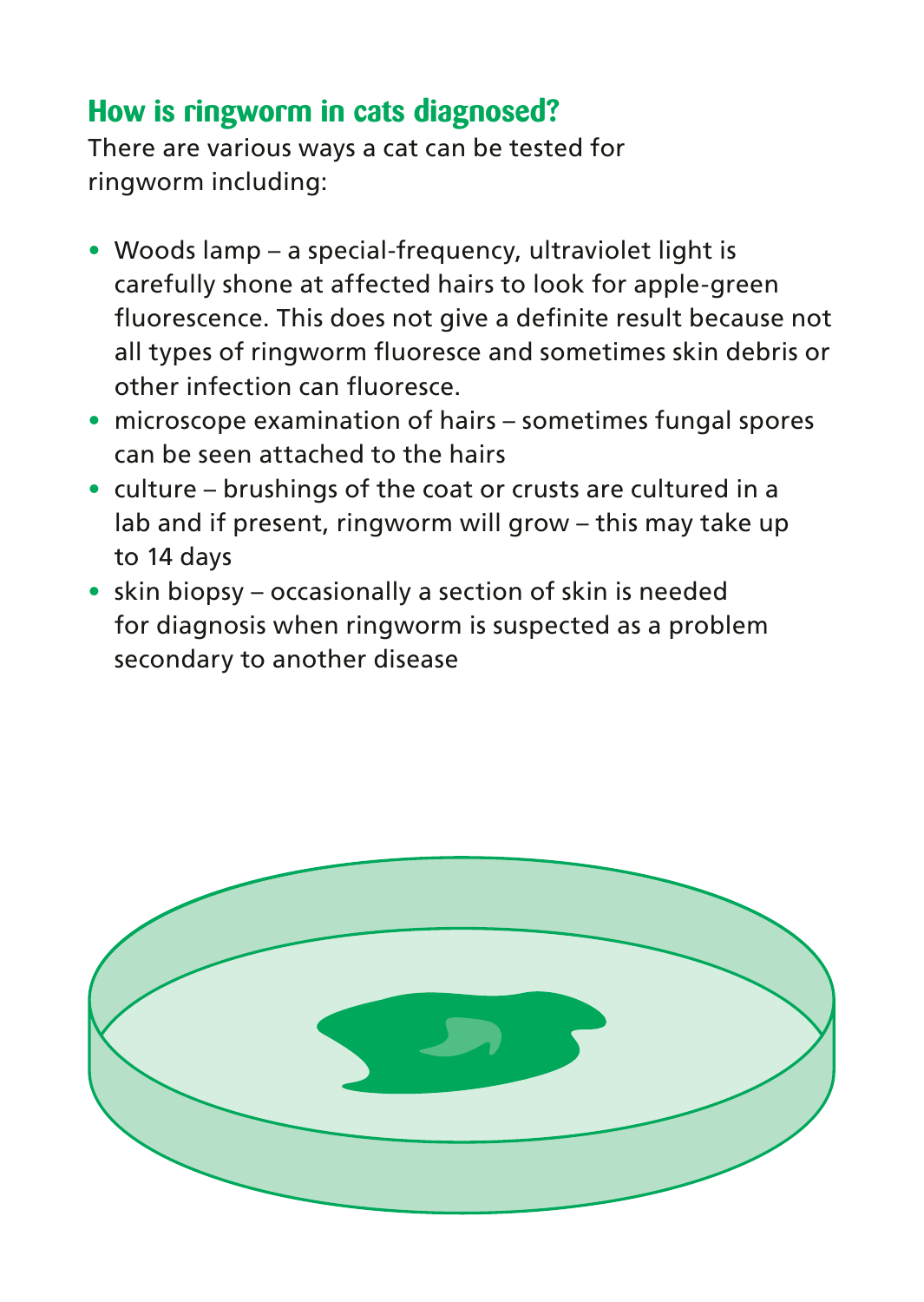#### **How is ringworm in cats treated?**

Ringworm will spontaneously resolve in most healthy cats over a period of weeks or months. Treatment is highly recommended to speed up this process and limit the risk of it spreading to humans and other animals. All cats in contact with ringworm-positive cats should also be treated as they are likely to be carrying the fungal spores without showing signs. They can re-infect themselves or other individuals. Treatment may include:

- **•** antifungal medicine given by mouth. Treated cats often look better before they are completely free of the fungus – which can take several weeks. It is therefore recommended to have three consecutive negative culture results from hair brushings taken weekly before treatment is stopped
- **•** topical treatment on the coat eg shampoos or sprays, may be needed, in addition to treatment by mouth
- **•** clipping of long-haired cats to help remove spores
- **•** elimination of other problems affecting the skin, such as fleas or other skin diseases
- **•** keeping affected cats in one room to reduce environmental build-up
- **•** decontaminating the environment with thorough vacuuming and regular disinfection to remove spores. This is particularly important in multi-animal environments. Discard collars, brushes and fabric toys and use disposable bedding. Clean non-porous surfaces with a 1:10 bleach solution – after testing an area first – and leave for at least 10 minutes before rinsing. Allow the surfaces to dry before letting the cat have access to them and use disposable cloths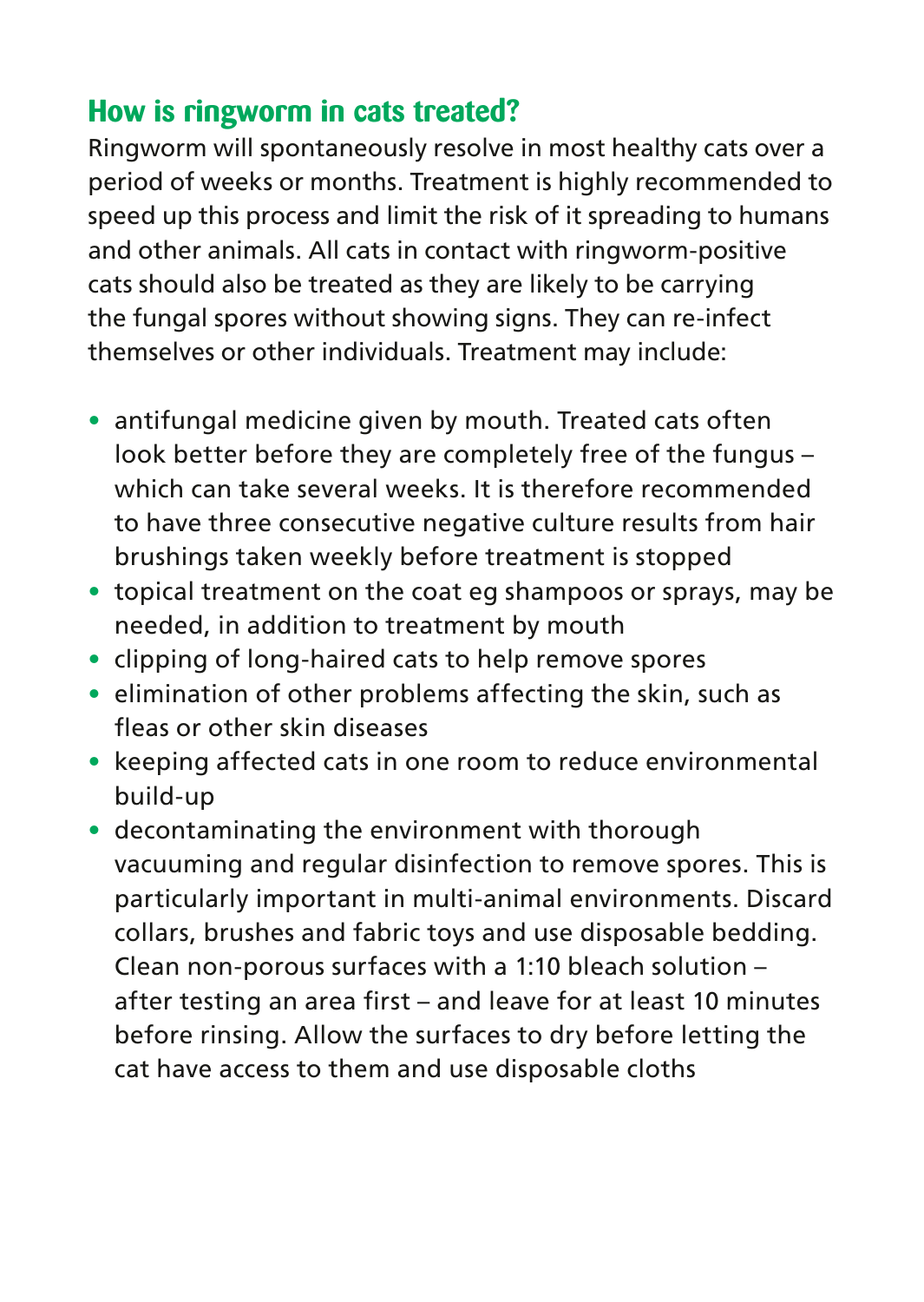- **•** avoiding grooming affected cats until they are better if possible – to reduce the risk of spreading spores through the coat or environment
- **•** minimising direct contact with infected cats wear rubber gloves and protective clothing to reduce the risk of human infection

#### **Will my cat get better?**

The majority of affected cats respond well to treatment and are cured in several weeks. Ringworm affecting a cat in a single-cat household is usually easily contained and managed.

#### **What causes treatment failure in some cats?**

It is extremely rare for ringworm not to resolve. If initial treatment does fail it could be due to:

- **•** re-infection occurring when a cat is exposed to a contaminated environment or other cats carrying the spores
- **•** the cat being infected with a type of ringworm that is resistant to antifungal drugs
- **•** the cat suffering with concurrent illness eg Feline Immunodeficiency Virus (FIV), Feline Leukaemia Virus (FeLV) or another disease that suppresses their immune system and makes recovery more difficult. See Cats Protection's *Veterinary Guide: Feline Immunodeficiency Virus (FIV) and Feline Leukaemia Virus (FeLV)*
- **•** the cat being treated for another illness with medication that suppresses their immune system and makes recovery more difficult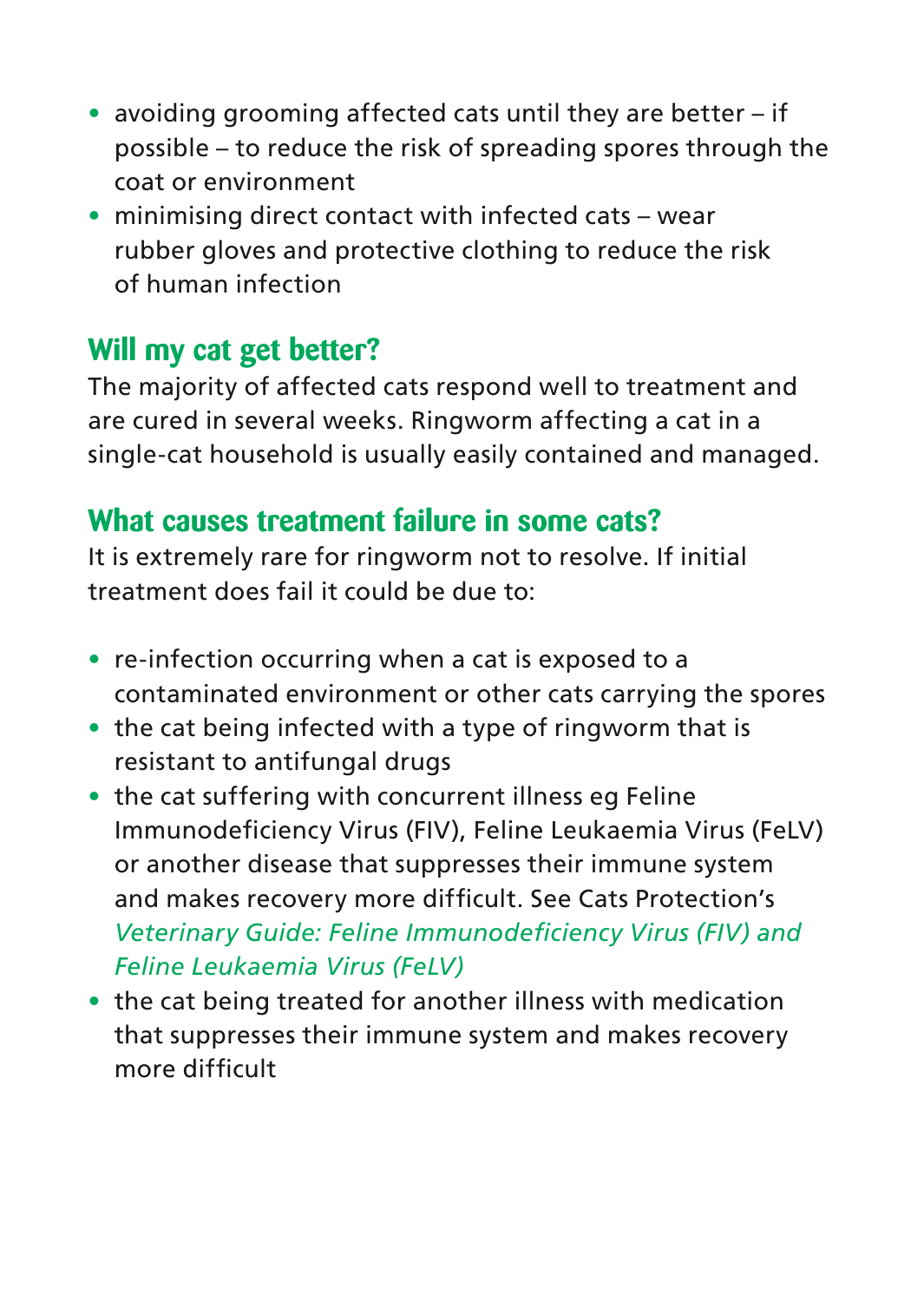#### **Can I protect my cat against ringworm?**

Unfortunately, there is no vaccine to protect cats against ringworm.

#### **Learn more about your cat online!**

**Take a look at our free interactive tool to help you understand cats' origins and their behaviour within our homes. http://learnonline.cats.org.uk/content/ufo**